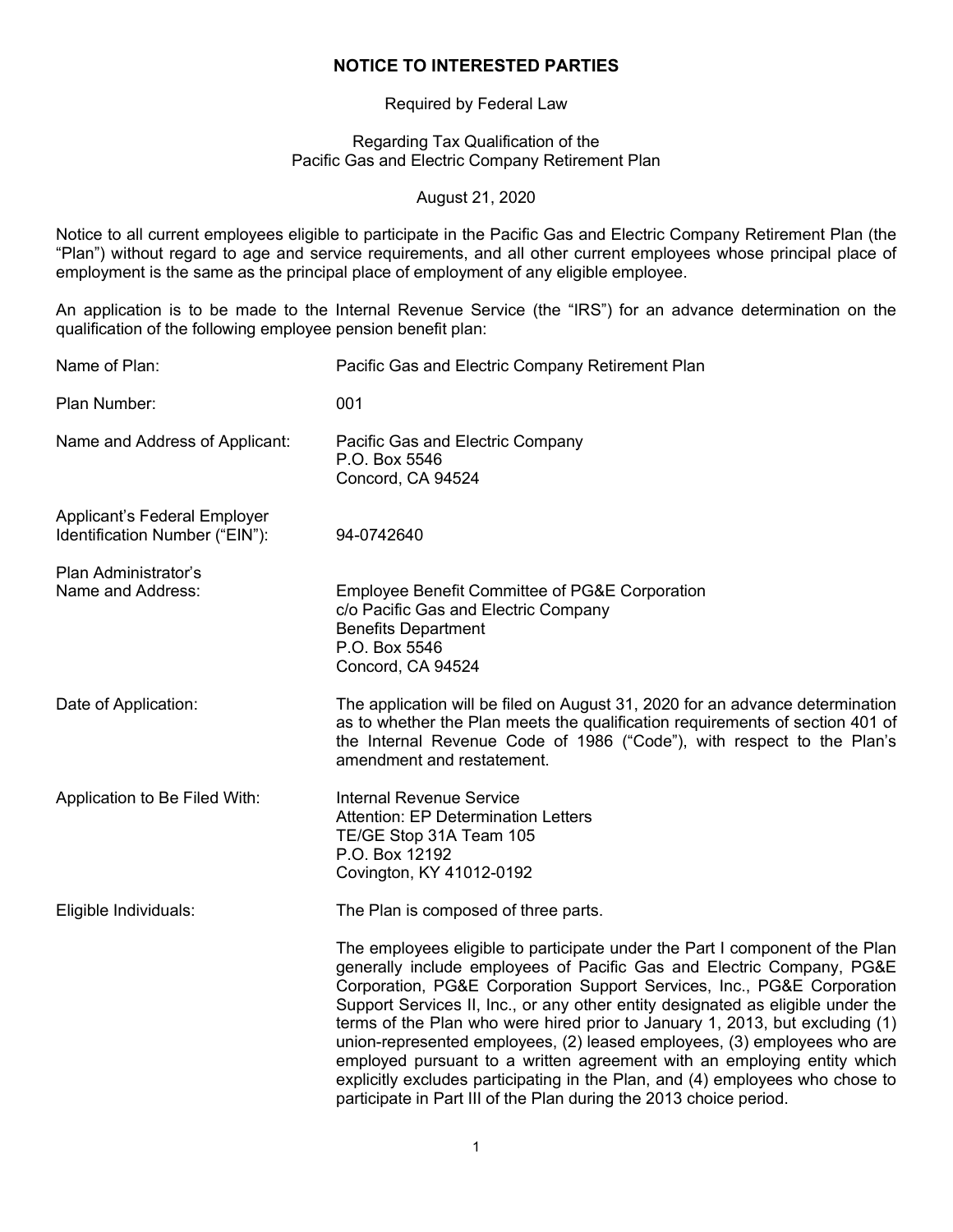The employees eligible to participate under the Part II component of the Plan generally include employees of Pacific Gas and Electric Company or any other entity designated as eligible under the terms of the Plan who were hired prior to January 1, 2013, and who are in a bargaining unit represented by the Local 1245 International Brotherhood of Electrical Workers, Engineers and Scientists of California, or the Service Employees International Union, but excluding (1) leased employees, (2) hiring hall employees, (3) outage employees, (4) intermittent employees who have not attained regular status, (5) temporary additional employees covered under the IBEW Physical Agreement, (6) any other employees excluded under the terms of an applicable agreement with a union, and (7) employees who chose to participate in Part III of the Plan during the 2013 choice period.

The employees eligible to participate under the Part III component of the Plan generally include employees of Pacific Gas and Electric Company, PG&E Corporation, PG&E Corporation Support Services, Inc., PG&E Corporation Support Services II, Inc., or any other entity designated as eligible under the terms of the Plan who were hired or re-hired on or after January 1, 2013, or who were participants under Part I or Part II who chose to participate in Part III of the Plan during the 2013 choice period, but excluding (1) leased employees, (2) hiring hall employees, (3) outage employees, (4) intermittent employees who have not attained regular status, (5) temporary additional employees covered under the IBEW Physical Agreement, (6) any other employees excluded under the terms of an applicable agreement with a union, and (7) employees who are employed pursuant to a written agreement with an employing entity which explicitly excludes participating in the Plan.

Determination Letter History: The IRS has previously issued a determination letter with respect to the qualification of this Plan.

# **RIGHTS OF INTERESTED PARTIES**

You have the right to submit to EP Determinations, either individually or jointly with other interested parties, your comments as to whether the Plan meets the qualification requirements of the Code. Label your comments "Interested Party Statement". Include the EIN, plan name, and plan number in your correspondence. Your comments to EP Determinations should be submitted to:

> Internal Revenue Service EP Determinations Attn: Customer Service Manager P.O. Box 2508 Cincinnati, OH 45202

You may instead, individually or jointly with other interested parties, request the Department of Labor (the "DOL") to submit, on your behalf, comments to EP Determinations regarding qualification of the Plan. If the DOL declines to comment on all or some of the matters you raise, you may, individually, or jointly if your request was made to the DOL jointly, submit your comments on these matters directly to EP Determinations at the Cincinnati address above.